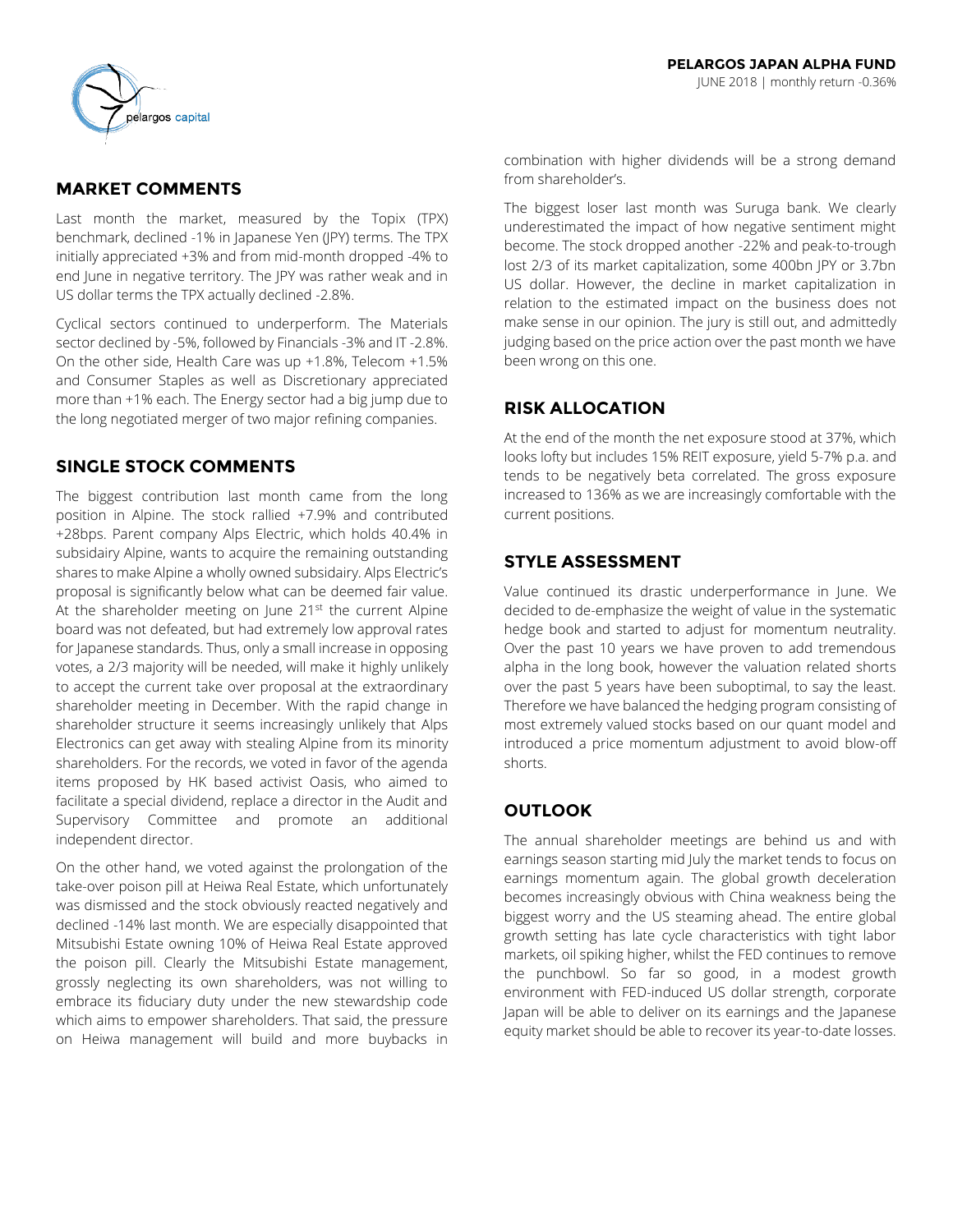

### PELARGOS JAPAN ALPHA FUND

JUNE 2018 | monthly return -0.36%

## **FUND CHARTS AND FACTS**



### TOP 5 GROSS POSITIONS

| <b>Toshiba Plant Sv</b>        |  |
|--------------------------------|--|
| Ichigo Hotel REIT Investment C |  |
| Ichigo Group                   |  |
| Ichigo REIT                    |  |
| Taihei Dengyo                  |  |
|                                |  |

### TOP 5 MOVERS

| Alpine Elec-                   | 0.289 |
|--------------------------------|-------|
| Ichigo Hotel REIT Investment C | 0.269 |
| Leopalace21 Corp               | 0.229 |
| Okamoto Inds                   | 0.219 |
| Toshiba Plant Sv               | 0.209 |

#### **TOP 5 SHAKERS**

| Suruga Bank          | $-0.44%$  |
|----------------------|-----------|
| Heiwa Real Estat     | -0.39%    |
| Pola Orbis           | $-0.29%$  |
| Nippon Building Fund | -0.19%    |
| Taihei Dengyo        | $-0.1896$ |

#### **FUND FACTOR**

|                        | Long | Short |
|------------------------|------|-------|
| Price to Earnings (PE) | 16.7 | 20.6  |
| EV/EBITDA              | 11.4 | 14.6  |
| Price to Book (PB)     | 1.7  | 43    |
| Dividend Yield         | 2.2  | 1.7   |
| <b>EV/IC</b>           | 1.2  | 34    |
| 1 month momentum       | 0.7  | -2.6  |
| 12-1 month momentum    | 24.6 | 22.3  |
|                        |      |       |

#### **FUND PERFORMANCE\***

| Month to date performance     | $-0.36%$ |
|-------------------------------|----------|
| Year to date performance      | -4.06%   |
| Inception to date performance | 54.07%   |
| *based on share class B EUR   |          |

#### **FUND FACTS\***

| Fund size in min EUR | 98.47  |
|----------------------|--------|
| Fund size in min USD | 103.39 |
| Firm size in mln EUR | 231.38 |
| Firm size in min USD | 270.15 |

#### **RISK STATISTICS**

| Net Exposure                              | 38%     |
|-------------------------------------------|---------|
| Gross Exposure                            | 136%    |
| Volatility (ex-ante; 3 months daily data) | 5.5%    |
| Beta (ex-ante)                            | 0.29    |
| Sharpe Ratio                              | 0.65    |
| Sortino Ratio                             | 1.22    |
| Sterling Ratio                            | 0.53    |
| Max Drawdown (monthly)                    | $-8.4%$ |
| Annualized Return                         | 4.4%    |

### SECTOR EXPOSURES (IN PERCENT)

|                            | ξ  | 흢     | 풍         | ĝ  |
|----------------------------|----|-------|-----------|----|
| Consumer Discretionary     | 15 | L9    | 6         | 24 |
| Consumer Staples           | 5  | -4    | 2         | 9  |
| Energy                     | ٥  | o     | o         |    |
| Financials                 | 5  | -3    | -2        | 8  |
| Health Care                | n  | n     | $\bullet$ | ٥  |
| Industrials                | 29 | $-10$ | - 18      | 39 |
| Information Technology     | 5  | -5    | $\Omega$  | 10 |
| Materials                  | 4  | ᅺ     | o         | 8  |
| Real Estate                | 20 |       | $-6$ 15   | 26 |
| Telecommunication Services | n  | n     |           |    |

ω.

### **GENERAL STATISTICS**

| % Return long book                          | $-0.05%$ |
|---------------------------------------------|----------|
| % Return short book                         | -3.08%   |
| # Long stocks                               | 52       |
| # Short stocks                              | 11       |
| % Long stocks +                             | 52%      |
| % Short stocks                              | 64%      |
| # Up days / Down days                       | 10/10    |
| Turnover as % NAV                           | 65%      |
|                                             |          |
| 200%                                        | 80%      |
|                                             |          |
| 1 00%                                       | 40%      |
|                                             |          |
| 0%                                          | 0%       |
|                                             |          |
| $-100%$                                     | -40%     |
|                                             |          |
| May 2018<br>14 14 14 14 15 16 17 18 19 19   |          |
|                                             |          |
| <b>MINI</b> Short Exposure<br>Long Exposure |          |

Gross Exposure - Net Exposure



|                     | Year | lan      | Feb      | Mar      | Apr      | May      | Jun      | Jul      | Aug      | Sep      | Oct      | <b>Nov</b> | <b>Dec</b> | <b>YTD</b> | <b>ITD</b> |
|---------------------|------|----------|----------|----------|----------|----------|----------|----------|----------|----------|----------|------------|------------|------------|------------|
| 틦<br><b>CLASS B</b> | 2018 | $-0.26%$ | $-1.77%$ | $-1.03%$ | $-0.63%$ | $-0.06%$ | $-0.36%$ |          |          |          |          |            |            | $-4.06%$   | 54.07%     |
|                     | 2017 | 0.56%    | $-0.92%$ | $-1.63%$ | $-0.57%$ | 0.23%    | .32%     | 1.18%    | 0.46%    | 0.99%    | 1.25%    | 0.20%      | 0.14%      | 3.22%      | 60.59%     |
|                     | 2016 | 1.27%    | 0.92%    | 1.18%    | $-0.16%$ | $-1.08%$ | $-4.33%$ | 2.12%    | $-1.05%$ | $-0.29%$ | 2.38%    | 0.88%      | 0.39%      | 2.07%      | 55.58%     |
|                     | 2015 | $-1.24%$ | 4.89%    | $-0.27%$ | 3.25%    | 2.57%    | $-1.67%$ | $-2.94%$ | $-3.01%$ | 2.46%    | .88%     | 2.06%      | $-1.42%$   | 6.36%      | 52.42%     |
| FUND PERFORMANCE:   | 2014 | $-3.16%$ | $-0.60%$ | $-0.56%$ | $-0.99%$ | $-2.24%$ | 1.44%    | 0.23%    | $-0.60%$ | 2.06%    | $-1.89%$ | $-1.24%$   | 0.96%      | $-6.52%$   | 43.31%     |
|                     | 2013 | 5.35%    | $-0.58%$ | 6.98%    | 6.48%    | $-1.07%$ | $-0.78%$ | 0.31%    | $-0.92%$ | 1.18%    | $-0.80%$ | 1.46%      | 1.73%      | 20.57%     | 53.31%     |
|                     | 2012 | $-1.38%$ | 3.81%    | 1.35%    | $-1.21%$ | $-3.83%$ | 1.76%    | 0.84%    | 0.93%    | 1.32%    | 0.58%    | 2.50%      | 4.06%      | 10.95%     | 27.15%     |
|                     | 2011 | 0.93%    | $-0.03%$ | $-1.55%$ | 0.14%    | $-0.14%$ | 0.42%    | 0.03%    | $-3.63%$ | 0.69%    | $-0.38%$ | $-2.60%$   | .68%       | $-4.48%$   | 14.60%     |
|                     | 2010 | 0.73%    | $-0.23%$ | 3.52%    | 3.39%    | $-2.83%$ | $-1.31%$ | 1.23%    | $-0.37%$ | 0.91%    | 1.13%    | 1.40%      | .89%       | 9.67%      | 19.97%     |
|                     | 2009 | 2.07%    | 1.67%    | $-0.73%$ | $-0.67%$ | 1.34%    | 1.13%    | $-1.93%$ | 2.24%    | $-1.68%$ | $-0.39%$ | $-2.99%$   | 2.84%      | 2.75%      | 9.39%      |
|                     | 2008 |          |          |          |          |          |          | 0.96%    | $-1.35%$ | 1.40%    | 3.44%    | 0.52%      | 1.39%      | 6.46%      | 6.46%      |
|                     |      |          |          |          |          |          |          |          |          |          |          |            |            |            |            |